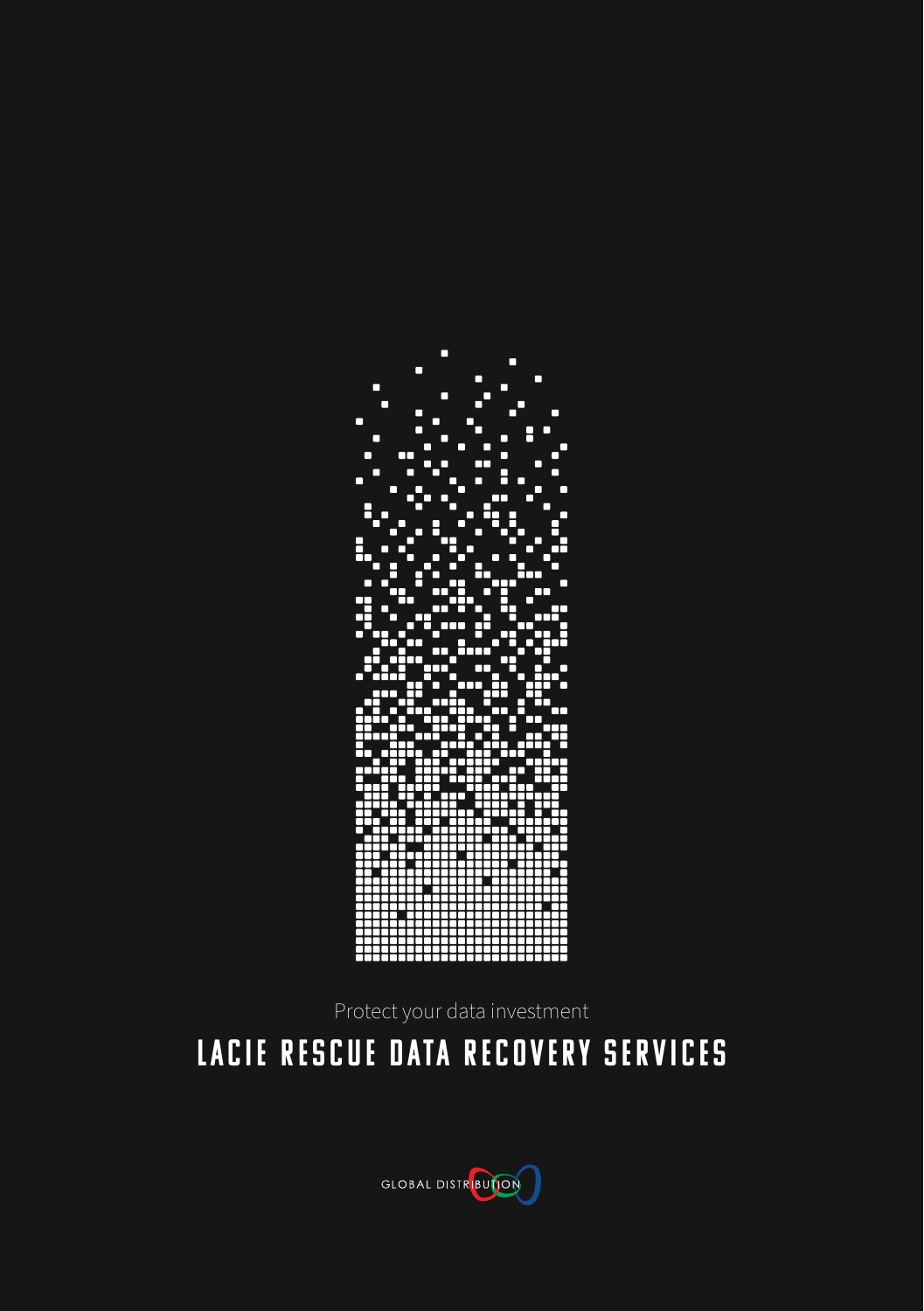

It's a simple fact of life that occasionally, drives fail – whether due to the hardware itself, or some other 'mishap'. Anything from simply dropping the drive with all the day's footage on it, to accidentally putting it through a wash cycle can and does happen. And when those drives do fail, you can bet that the data on there is absolutely irreplaceable.

## **The experts in data recovery**

If your drive is made by LaCie, you can rest a little easier. Every single one of its drives under warranty includes its Rescue Data Recovery Services. This includes a free return of the device to one of three state-of-the-art Seagate laboratories (LaCie's parent company) where the latest techniques are used to recover as much data as possible from the damaged drive. As Paul Steele – General Manager of the recovery service – neatly puts it, when people send in their damaged drives, they "are asking us to save their business, their photos, their music libraries – it's the stuff that people really care about."



29% of data loss cases are caused by accident

Ponemon Institute, 2013



55% of people valued personal data above all other possessions

Radware, 2018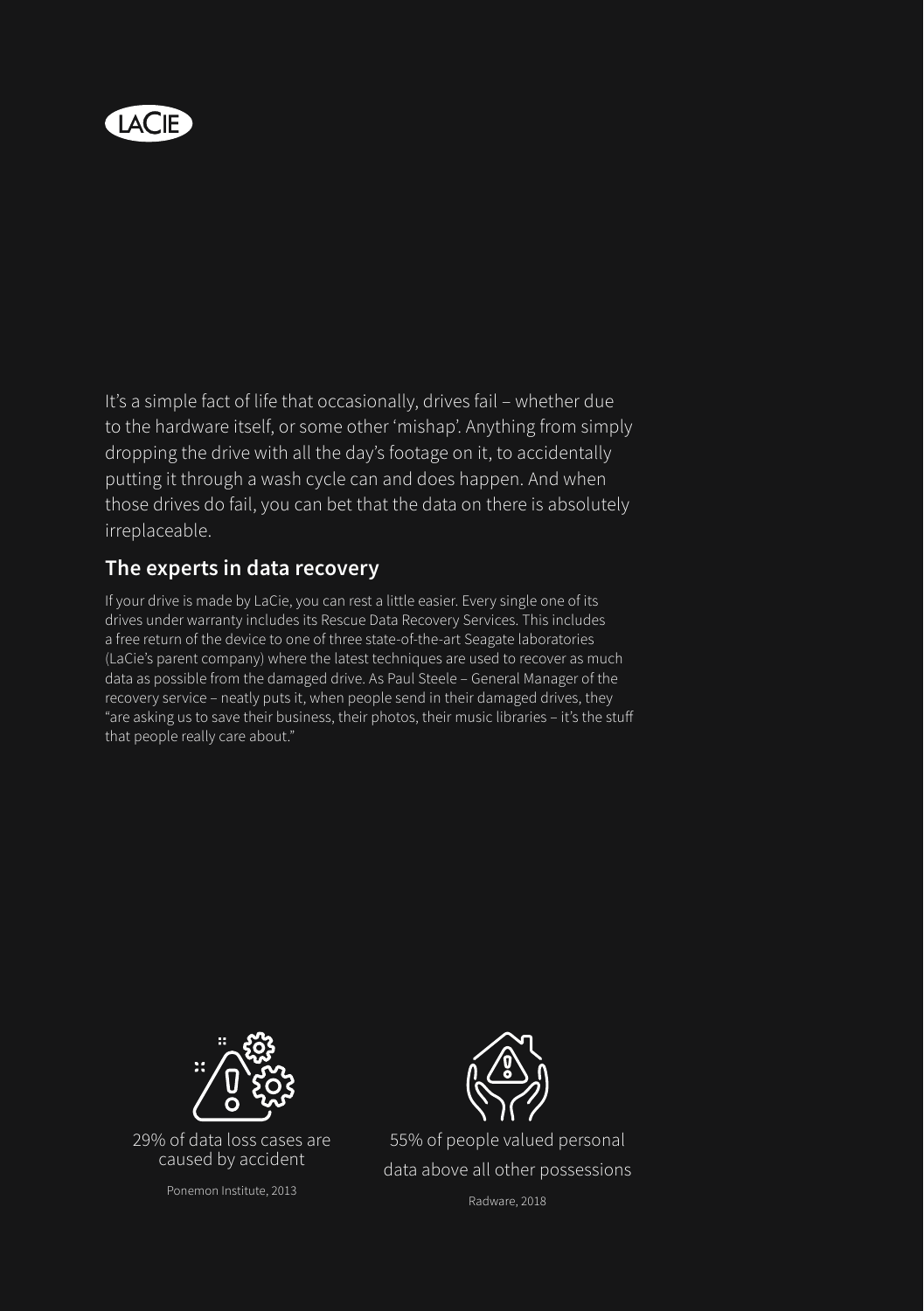

#### **Almost 90% success rate**

A Radware May 2018 study of 3,000 US adults showed that 55% of people valued personal data above all other possessions, including their keys, cars, and even their wallets. When you consider that around 25% of users suffer data loss annually, you can see why LaCie is justifiably proud of its nearly 90% success rate when it comes to data recovery.

Of course there's no substitute for running a regimented back-up system, and for big production studios, a 3-2-1 approach is a condition of their insurance. But for smaller businesses, independent film makers, and consumers there are often times when for whatever reason, backups haven't been made. In these situations, LaCie's Rescue Data Recovery Services can be a life saver.

It covers absolutely all forms of damage and the service begins with a simple phone call. As users have pointed out, this first phone call can change that horrible sinking feeling in the pit of your stomach into something more positive. The LaCie expert on the end of the line is there to help, and provide a level of service that makes every customer feel human and looked after.

On this initial call the agent explores and records the details of the device failure, before sending the customer a pre-paid shipping label to get the damaged drive into one of Seagate's three laboratories: Oklahoma City, Toronto, or Amsterdam. Once the drive is received, the technicians get to work on a best-effort attempt to rescue the data, either through putting the drive in an enclosure and running bespoke recovery software, or by taking the drive apart piece by piece to identify and recover data from damaged sections of a platter, for example.

## **Peace of mind as standard**

It's complex and time-consuming work which not only demands teams of experienced technicians, but also the laboratory environment, precision tools, and technology to get to the heart of the problem and implement the solution. There really is no better place to send a drive than to the company who made it in the first place.

All of this is done as part of the warranty that comes with every LaCie drive in the range, including SSDs – a confident step that shows that LaCie not only has faith that very few of its drives will develop faults, but also that on the rare occasion that one does, the Rescue Data Recovery Services can recover the data stored on it.

When data is recovered through the service, it's returned to the customer on storage media and made available in cloud storage for 60 days. As you'd expect, confidentiality is assured: the content of drives is never accessed, it's merely seen as blocks of data. On the rare occasion data can't be recovered, the drive is returned to the user.

With normal use and a strict back-up regimen, your drives should give you years of stress-free storage. But for added peace of mind, LaCie has your back if you have no back up, thanks to the almost 90% success rate of its Rescue Data Recovery Services. And all at no extra cost.

globaldistribution.com/lacie